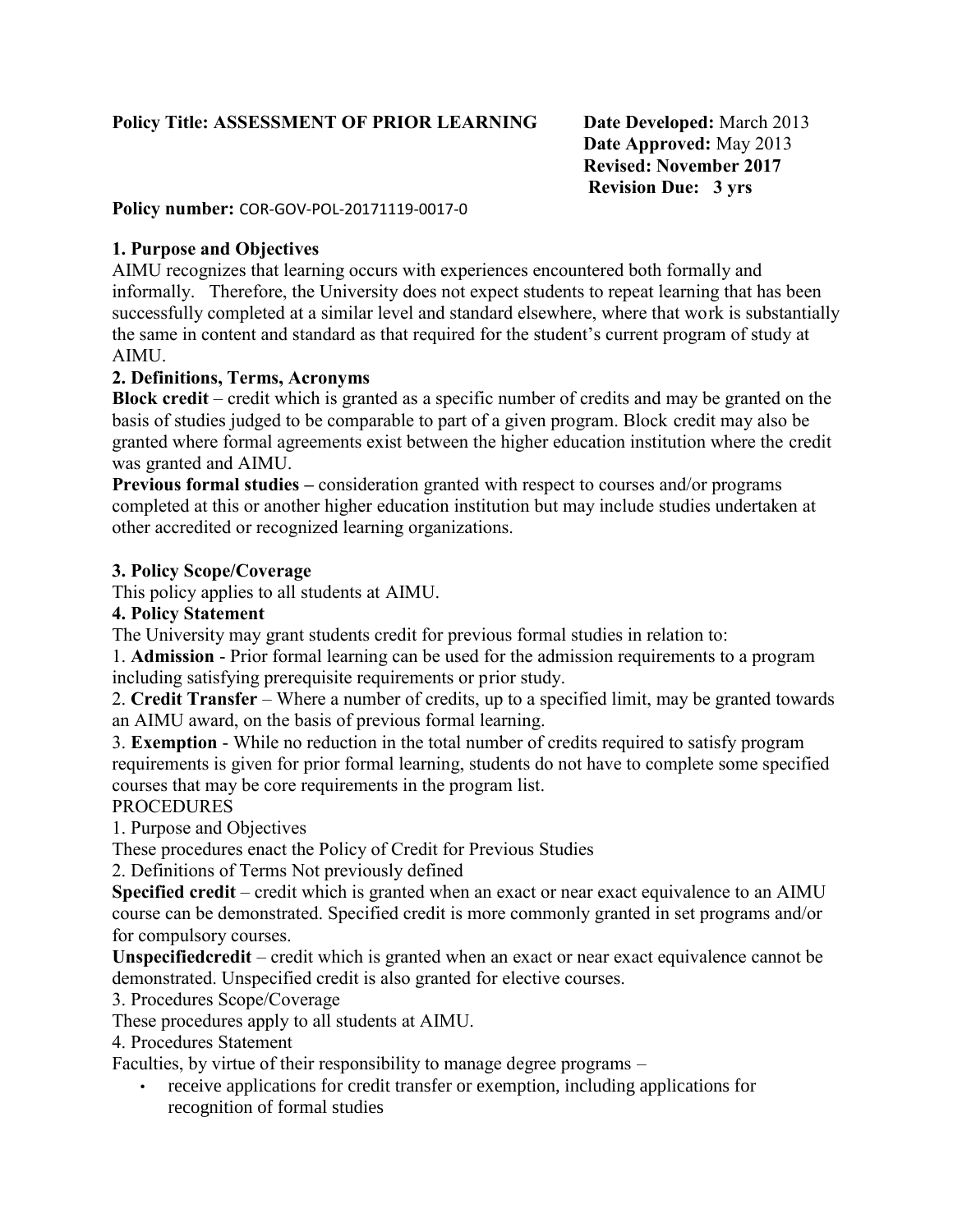- assess and manage applications in a timely manner; and
- notify students of the outcome of their applications in a timely manner.

In so doing, faculties are responsible for the –

- maintenance and publication of guidelines that outline a uniformly flexible, consistent and equitable approach to the assessment of credit transfer and exemption;
- regular review of faculty guidelines with respect to consistency, equity and preservation of standards.

University policy and procedures, and faculty guidelines and procedures on credit for previous studies must be widely publicized for the information of prospective and continuing students.

# 5. Description

5.1 Admission

The Admission Policy makes adequate provision to use previous courses to assess both entry ranks for applicants and to determine the satisfaction of prerequisites. Likewise, the Program Rules for many coursework programs make provision for prior studies, and experience to be used as the basis for admission.

### 5.2 Credit transfer

5.2.1 Where credit is transferred to a program, a number of credits up to a specified limit, may be granted towards a AIMU award, on the basis of previous formal learning.

5.2.2 The type of credit transfer granted should depend on the program rules and structure of an individual program. The type/s of credit transfer granted for individual programs must be outlined in faculty guidelines and includes specified, unspecified or block credit.

5.2.3 Where ever possible, specified credit should be granted.

5.2.4 Block credit should only be granted in cases of formal articulation agreements.

5.2.5 The University ceased granting transfer credit for A' Level grades equivalent to less than 70%.

5.2.6 The maximum amount of credit that can be given may only be granted where the prior study is considered to have a very high degree of overlap with the content of the bachelor degree (as assessed by mapping of program and course content).

The maximum number of credits that can be awarded as transfer credits range from 50-60% of the total number of required credits for the program as specified by the respective program.

5.2.7 An allocation of "block credit" will be made (depending on the program) or, where course mapping is available, specified credit. Where performance-level assessment is available for the relevant courses, this can assist in allocating credit.

## **5.4 Consideration of Recognized Prior Learning (RPL)**

5.4.1 Principles underpinning RPL

When considering the use of RPL for the granting of credit for the purposes of credit transfer, admission or exemption, faculties apply the following principles:

- granting credit for RPL will be considered only when proof of experience equivalent to a AIMU course can be demonstrated;
- total credit granted, including that granted for formal learning, must be consistent with AIMU Award Rules 1.6 – Credit for other study;
- information about RPL should be readily available to prospective applicants and should include a clear statement of the learning or competency outcomes that will be applied in assessing RPL applications;
- assessment of RPL must be consistent and equitable for all students; and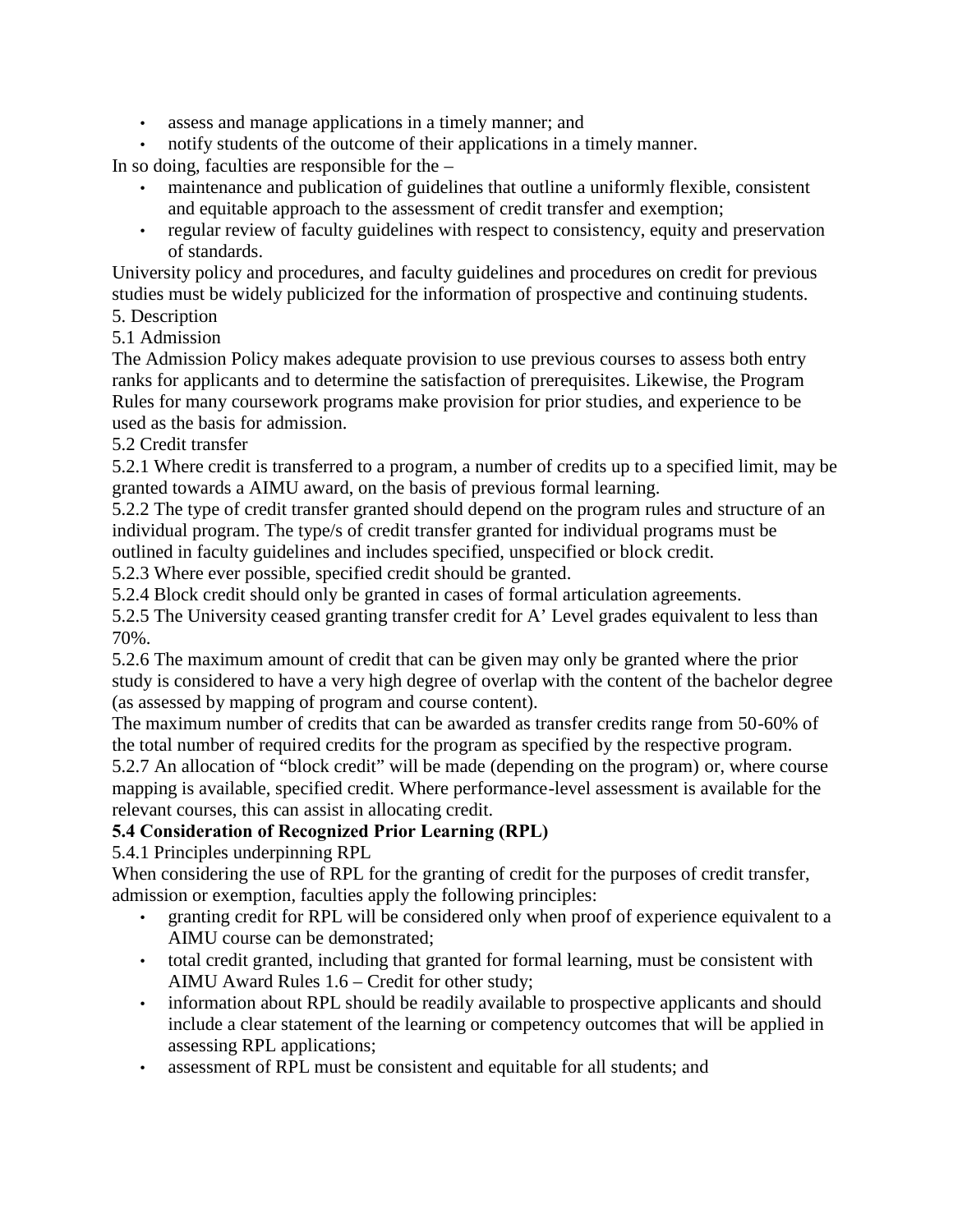acceptable quality assurance principles must be applied to ensure that prior learning is of an appropriate standard to permit the granting of consideration with respect to admission, credit transfer or exemption.

# 5.4.2 Assessment of RPL

Assessment of RPL must fulfill the same criteria that are associated with assessment of learning outcomes in any conventional course: assessment must be valid, current, sufficient, reliable and authentic.

Assessment will be the responsibility of the faculty. Assessment might rely on—

- a portfolio containing a range of supporting materials and evidence;
- work-based assessments;
- examinations;
- projects;
- interviews:
- demonstrations; or
- some combination of the above.
- 6. Administrative Procedures

## 6.1 Decision makers

The Dean administering the program in which the student is enrolled makes decisions on:

- the granting of credit transfer/exemption for formal learning; and
- unless otherwise stipulated in the relevant AIMU Admission Rules whether admission requirements have been satisfied on the basis of formal or informal learning.

No officer of the University has the power to rescind the granting of credit or an exemption (refer section 9).

6.2 Assessment of applications from students

The Office of the Registrar engages Faculty to assess applications from students, including prospective students, for credit transfer and exemption. Faculty guidelines and procedures may include the delegation of credit assessment to their schools.

In the case of new international students, faculties may delegate responsibility to assess transfer credit to the Admissions Office.

6.3 Lodgment of applications

All applications for credit or exemption should be completed using the University's application form.

Applications should be submitted to the relevant office. Incomplete applications may be rejected. 6.4 Supporting documentation

AIMU students need not submit additional documentation if the prior formal learning for which they are seeking credit transfer or exemption is from an AIMU program. Students who transfer to AIMU from another institution or who request credit transfer or exemption based on RPL must also supply-

- up-to-date, official academic records/transcripts. Evidence should be in the form of original documents, or copies certified true by the issuing institution, a Justice of the Peace, or other recognized official; and
- a certified detailed description of the course or courses (extended syllabus with a week by-week list of topics covered in each course, aims and objectives, contact hours, texts and references, and methods of assessment/grading criteria) for required supporting documentation for credit or exemption based on RPL, see Section 5.4.2 - Assessment of RPL above.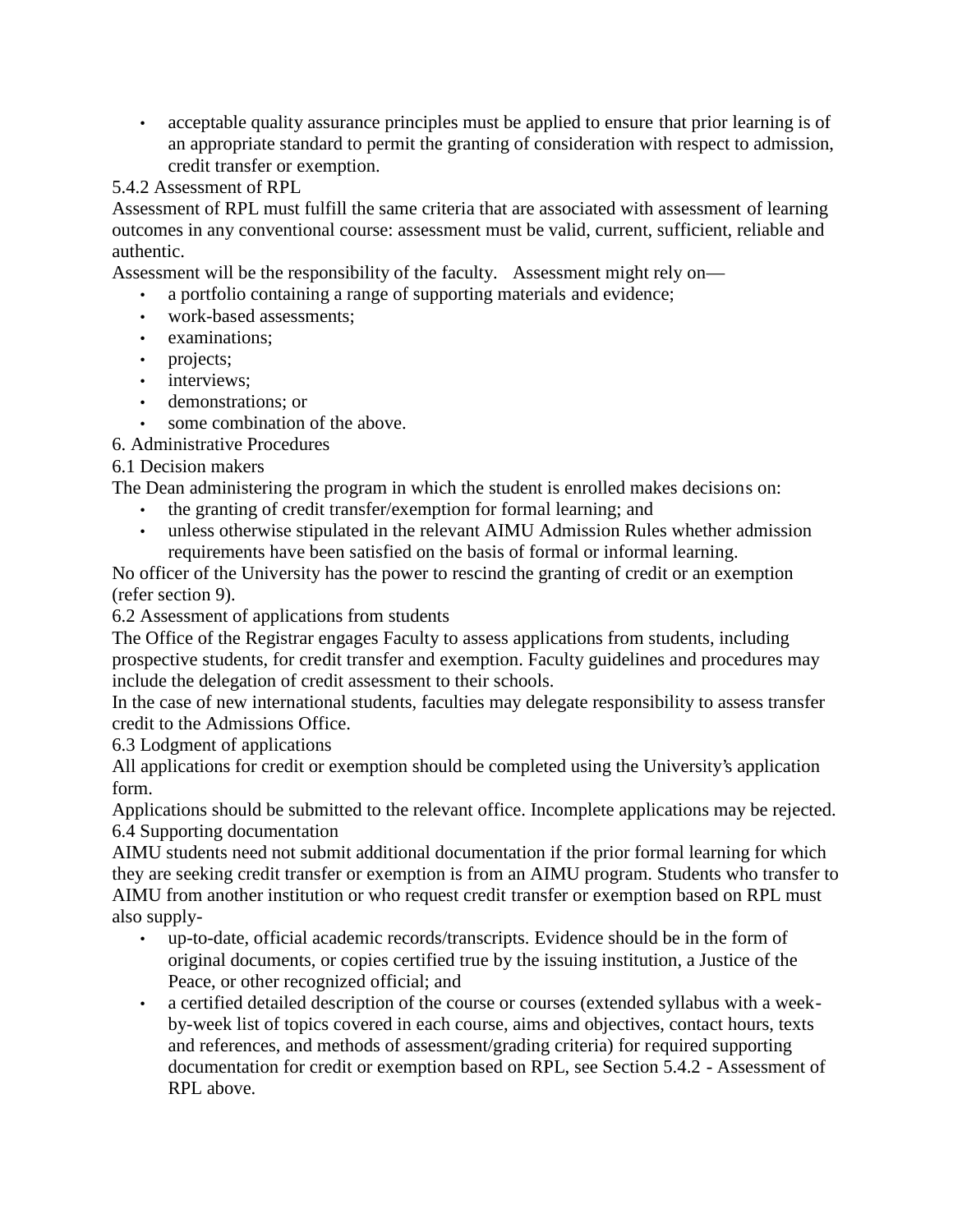6.5 Submission of applications and notification of outcome

Applications for credit transfer or exemption should be submitted as soon as necessary documentation is complete, but no later than the enrolment closing date for new enrolments for the semester in which the award of credit transfer or exemption may affect the student's program of study.

The Office of the Registrar notifies students of the outcome of their application as soon as practicable, but no later than two weeks after lodgment of a complete application.

Students must be formally notified of the outcome of their application. Notification may be provided either electronically or via a formal letter from the Office of the Registrar.

7. Requirements for International Students

7.1 Applications for credit transfer or exemption should be submitted as soon as necessary documentation is complete, but no later than the enrolment closing date for new enrolments for the semester in which the award of credit may affect the student's program of study.

7.2 The Office of the Registrar will inform the Admission Office of final decisions on credit for international students no later than the beginning of the second week of classes of the student's first semester of enrolment.

7.3 By the end of the second week of semester, the Admission Office will send a letter to international students informing them of their final credit status. This must be signed by the student and returned to the Admission Office. This letter should be retained on the central student file.

7.4 Credit transfer granted after this time, which leads to a shortening of the student's program, should be reported to the Admission's Officer in the Student Centre for appropriate action regarding visa etc as deemed appropriate.

8. University and Faculty Responsibilities

# 8.1 General

The University should –

- maintain the Credit Transfer Database;
- regularly audit credit transfer processes, precedents and decisions, involving both formal and informal prior learning.

Registrar's Office should–

- establish procedures to ensure timely consideration of applications, including a maximum turnaround time for consideration of the application and notification to the applicant;
- receive and assess applications for credit transfer/exemption including those for RPL;
- while taking into account relevant program requirements and rules, grant credit transfer for work already undertaken of a comparable standard to enable the student to complete the program in a minimum time;
- wherever possible, grant in the form of specified credit;
- record the credit transfer or exemption on the student's official academic transcript;
- record precedents in the Credit Transfer Database to ensure a transparent, equitable and consistent treatment of all applications;
- keep adequate records of applications and decisions;
- advise AIMU Admission Office of credit transfer granted to international students; and
- forward the original application for credit transfer (including credit for RPL) and exemption, including all supporting documentation to student's files and a Transfer /RPL Credit File.
- 8.2 Articulation of policies and requirements